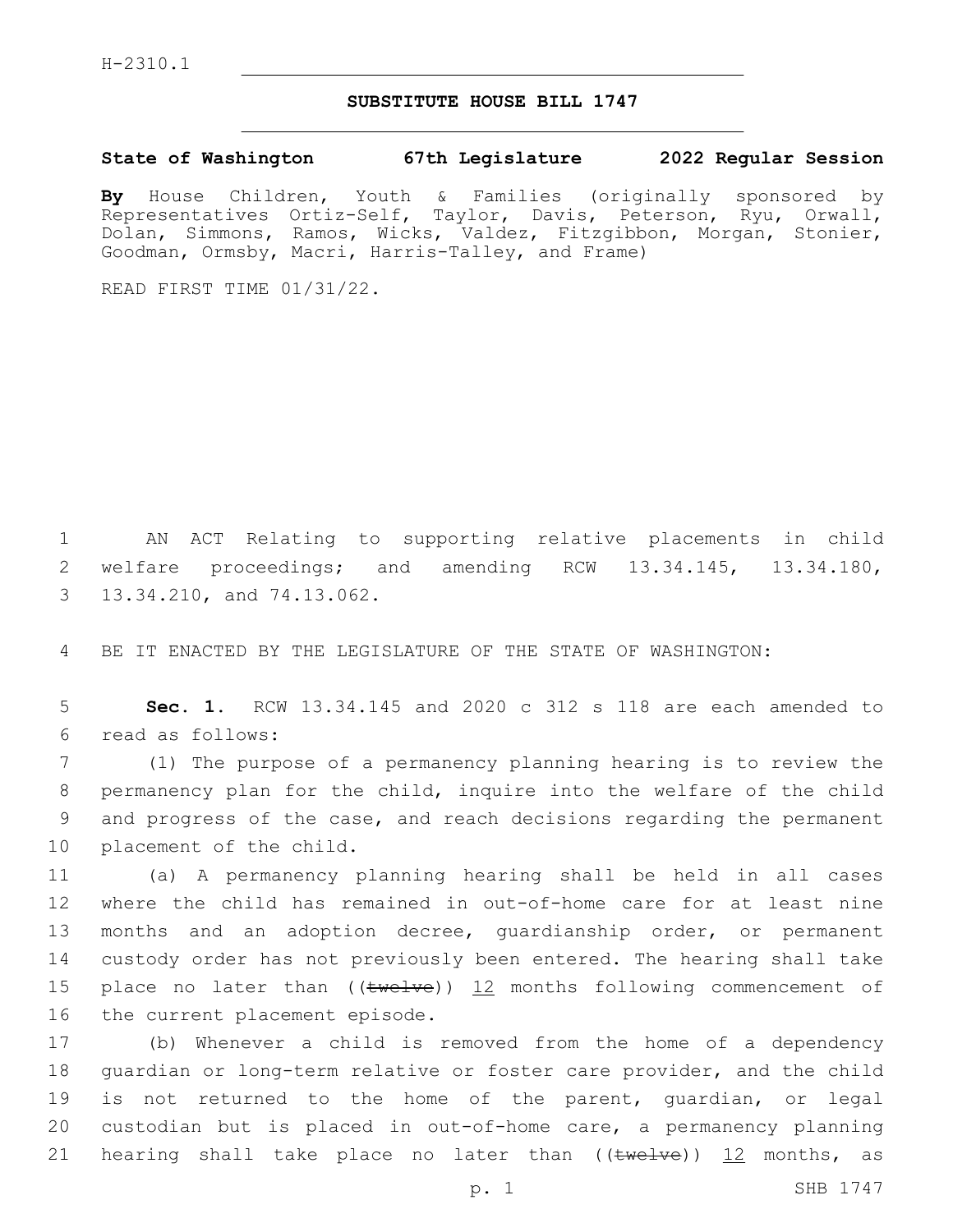provided in this section, following the date of removal unless, prior to the hearing, the child returns to the home of the dependency guardian or long-term care provider, the child is placed in the home of the parent, guardian, or legal custodian, an adoption decree, guardianship order, or a permanent custody order is entered, or the dependency is dismissed. Every effort shall be made to provide stability in long-term placement, and to avoid disruption of placement, unless the child is being returned home or it is in the 9 best interest of the child.

 (c) Permanency planning goals should be achieved at the earliest possible date, preferably before the child has been in out-of-home 12 care for  $($ ( $f$ ifteen)) 15 months. In cases where parental rights have been terminated, the child is legally free for adoption, and adoption has been identified as the primary permanency planning goal, it shall be a goal to complete the adoption within six months following entry 16 of the termination order.

17 (2) No later than  $((\text{ten}))$  10 working days prior to the permanency planning hearing, the agency having custody of the child shall submit a written permanency plan to the court and shall mail a copy of the plan to all parties and their legal counsel, if any.

21 (3) When the youth is at least age ((seventeen)) 17 years but not 22 older than  $($  (seventeen))  $17$  years and six months, the department shall provide the youth with written documentation which explains the availability of extended foster care services and detailed instructions regarding how the youth may access such services after 26 he or she reaches age (( $e$ ighteen)) 18 years.

 (4) At the permanency planning hearing, the court shall conduct 28 the following inquiry:

 (a) If a goal of long-term foster or relative care has been achieved prior to the permanency planning hearing, the court shall review the child's status to determine whether the placement and the plan for the child's care remain appropriate. The court shall find, as of the date of the hearing, that the child's placement and plan of care is the best permanency plan for the child and provide compelling reasons why it continues to not be in the child's best interest to (i) return home; (ii) be placed for adoption; (iii) be placed with a legal guardian; or (iv) be placed with a fit and willing relative. If the child is present at the hearing, the court should ask the child 39 about his or her desired permanency outcome.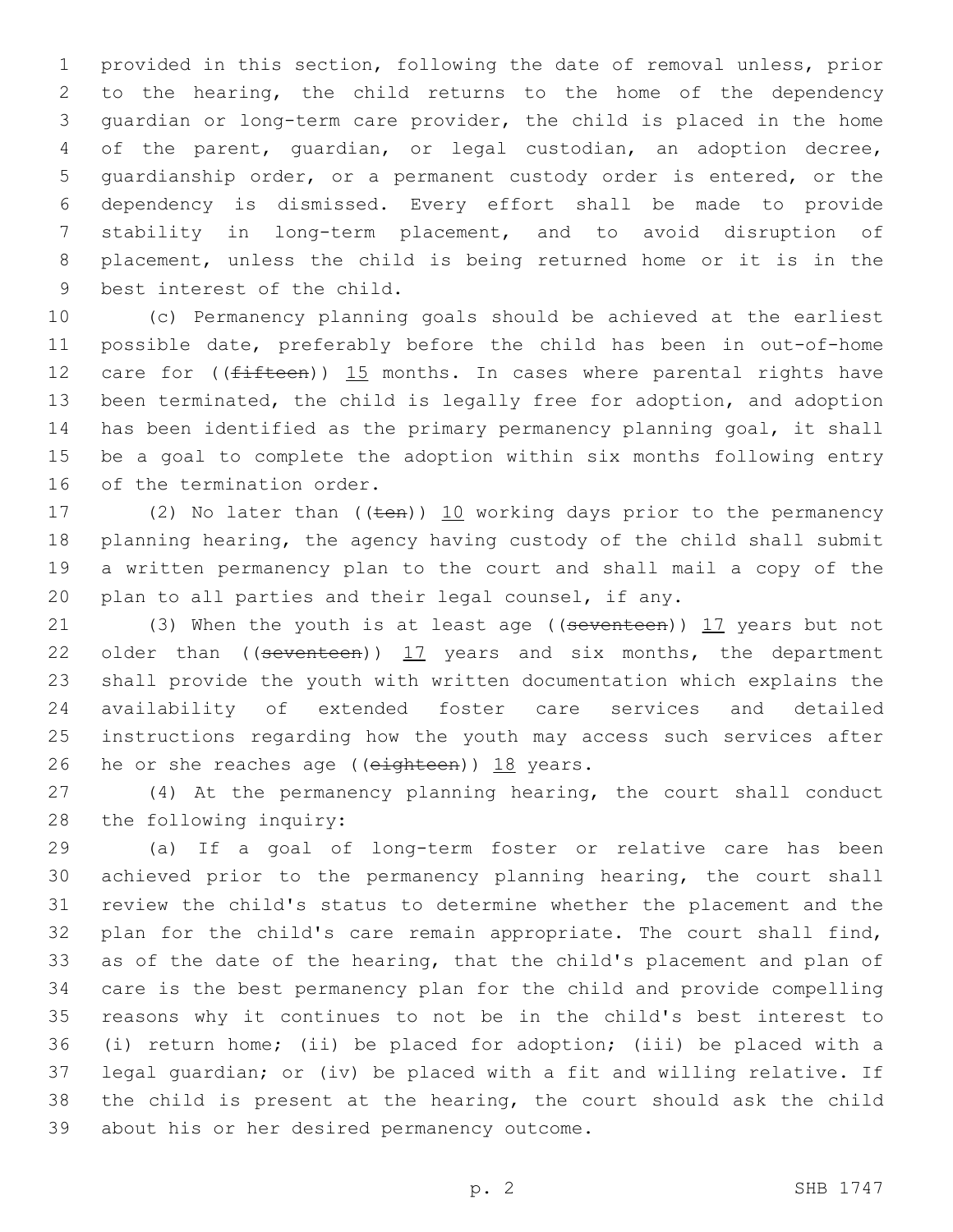(b) In cases where the primary permanency planning goal has not been achieved, the court shall inquire regarding the reasons why the primary goal has not been achieved and determine what needs to be done to make it possible to achieve the primary goal. The court shall review the permanency plan prepared by the agency and make explicit findings regarding each of the following:6

 (i) The continuing necessity for, and the safety and 8 appropriateness of, the placement;

 (ii) The extent of compliance with the permanency plan by the department and any other service providers, the child's parents, the 11 child, and the child's quardian, if any;

 (iii) The extent of any efforts to involve appropriate service providers in addition to department staff in planning to meet the special needs of the child and the child's parents;

 (iv) The progress toward eliminating the causes for the child's placement outside of his or her home and toward returning the child safely to his or her home or obtaining a permanent placement for the 18 child;

 (v) The date by which it is likely that the child will be returned to his or her home or placed for adoption, with a guardian 21 or in some other alternative permanent placement; and

 (vi) If the child has been placed outside of his or her home for 23 (( $fifteen$ ))  $15$  of the most recent (( $twenty-two$ ))  $22$  months, not including any period during which the child was a runaway from the out-of-home placement or the first six months of any period during which the child was returned to his or her home for a trial home visit, the appropriateness of the permanency plan, whether reasonable efforts were made by the department to achieve the goal of the permanency plan, and the circumstances which prevent the child from 30 any of the following:

(A) Being returned safely to his or her home;

 (B) Having a petition for the involuntary termination of parental 33 rights filed on behalf of the child;

34 (C) Being placed for adoption;

35 (D) Being placed with a quardian;

 (E) Being placed in the home of a fit and willing relative of the 37 child; or

 (F) Being placed in some other alternative permanent placement, including independent living or long-term foster care.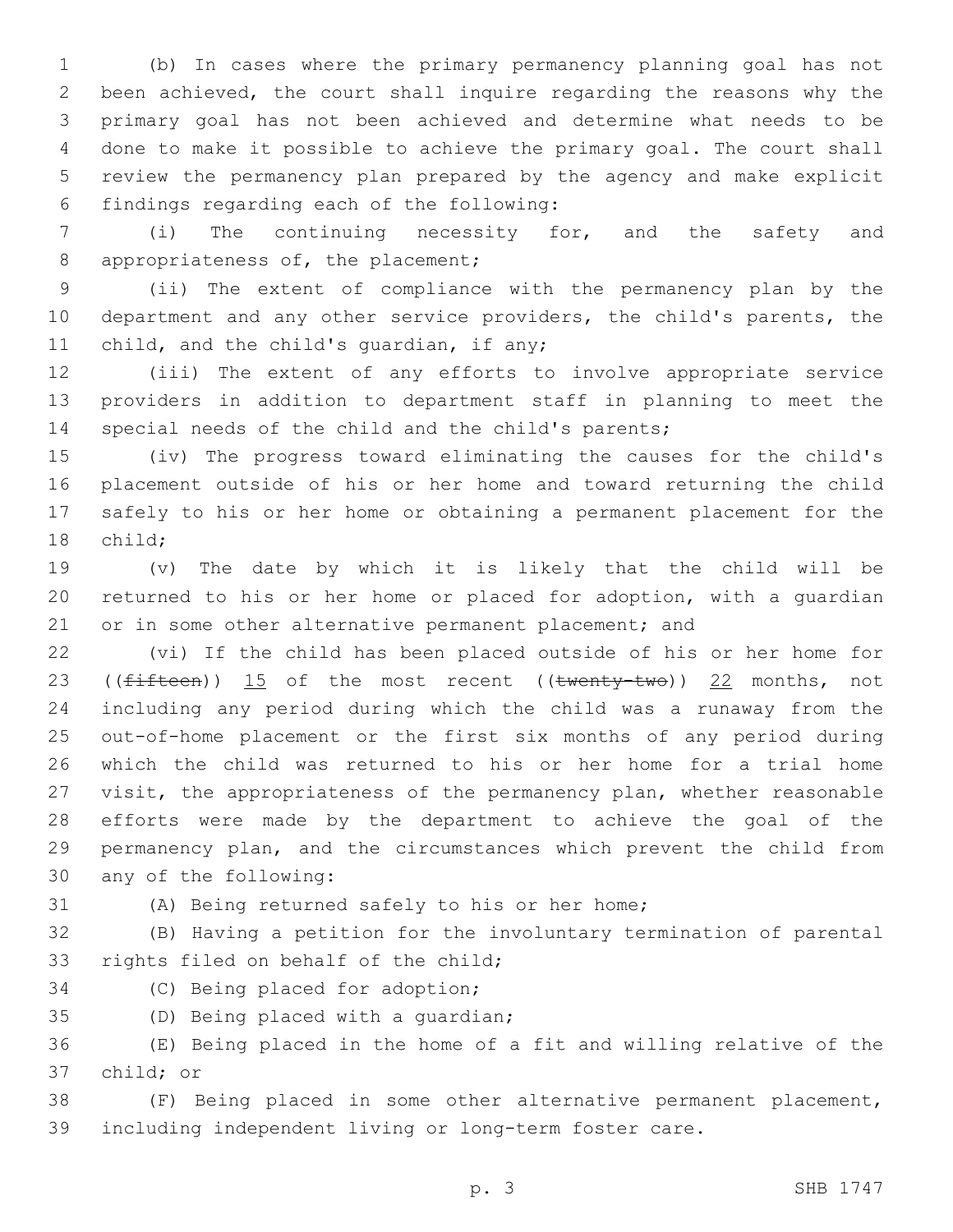(c) Regardless of whether the primary permanency planning goal has been achieved, for a child who remains placed in a qualified residential treatment program as defined in this chapter for at least 4 ((sixty)) 60 days, and remains placed there at subsequent permanency planning hearings, the court shall establish in writing:

 (i) Whether ongoing assessment of the child's strengths and needs continues to support the determination that the child's needs cannot 8 be met through placement in a foster family home;

 (ii) Whether the child's placement provides the most effective 10 and appropriate level of care in the least restrictive environment;

 (iii) Whether the placement is consistent with the child's short and long-term goals as stated in the child's permanency plan;

 (iv) What specific treatment or service needs will be met in the placement, and how long the child is expected to need the treatment 15 or services; and

 (v) What efforts the department has made to prepare the child to return home or be placed with a fit and willing relative as defined in RCW 13.34.030, a Title 13 RCW guardian, a guardian pursuant to RCW 11.130.215, an adoptive parent, or in a foster family home.

 (5) Following this inquiry, at the permanency planning hearing, the court shall order the department to file a petition seeking termination of parental rights if the child has been in out-of-home 23 care for  $(\text{fifteen})$ ) 15 of the last  $((\text{twenty-two}))$  22 months since the date the dependency petition was filed unless the court makes a good cause exception as to why the filing of a termination of parental rights petition is not appropriate. Any good cause finding shall be reviewed at all subsequent hearings pertaining to the child.

 (a) For purposes of this subsection, "good cause exception" includes but is not limited to the following:29

(i) The child is being cared for by a relative;

 (ii) The department has not provided to the child's family such services as the court and the department have deemed necessary for 33 the child's safe return home;

 (iii) The department has documented in the case plan a compelling reason for determining that filing a petition to terminate parental rights would not be in the child's best interests;

 (iv) The parent is incarcerated, or the parent's prior incarceration is a significant factor in why the child has been in 39 foster care for  $((fifteen))$  15 of the last  $((twenty-two))$  22 months, the parent maintains a meaningful role in the child's life, and the

p. 4 SHB 1747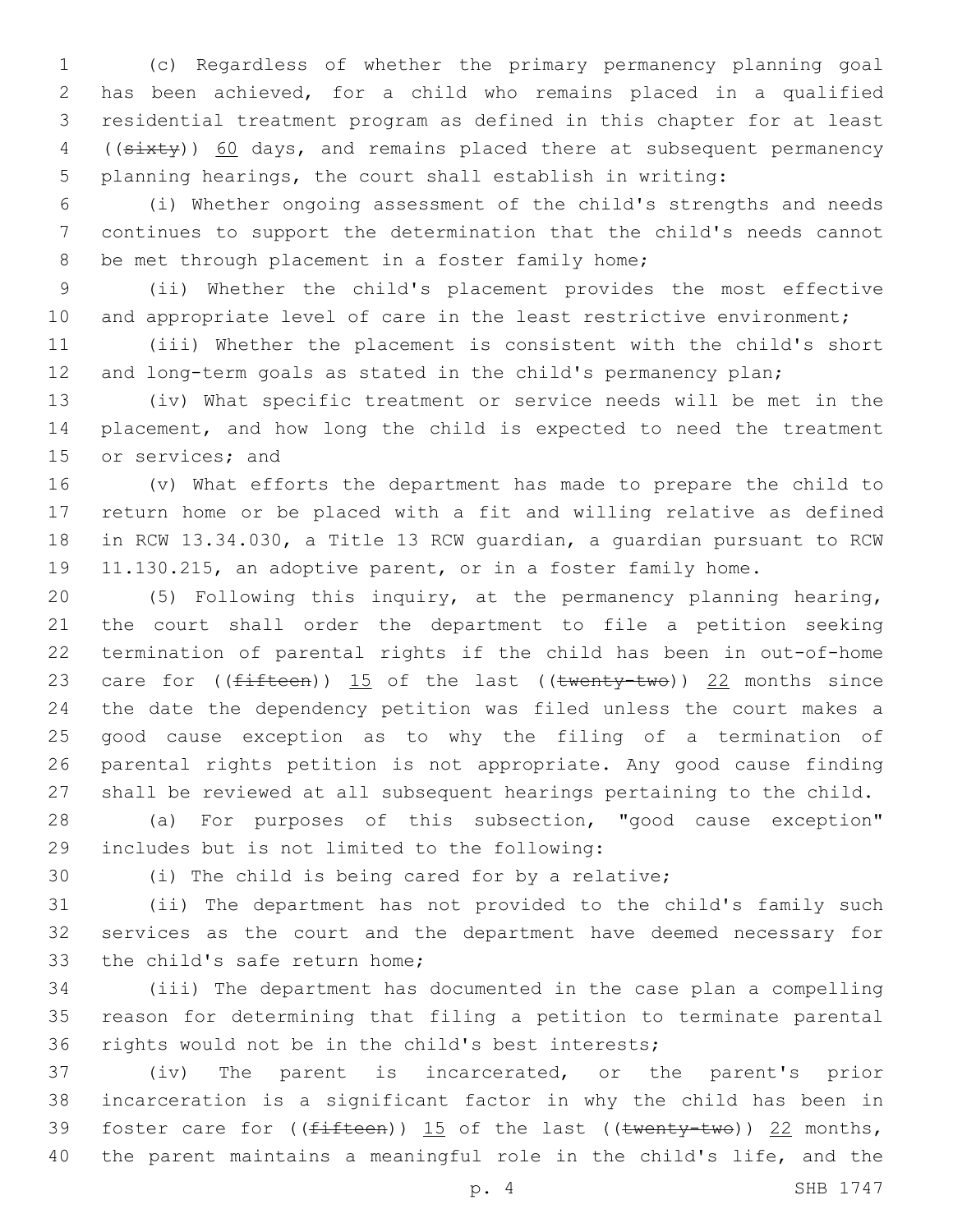department has not documented another reason why it would be otherwise appropriate to file a petition pursuant to this section;

 (v) Where a parent has been accepted into a dependency treatment court program or long-term substance abuse or dual diagnoses treatment program and is demonstrating compliance with treatment 6 goals;  $((\theta \cdot \hat{r}))$ 

 (vi) Where a parent who has been court ordered to complete services necessary for the child's safe return home files a declaration under penalty of perjury stating the parent's financial inability to pay for the same court-ordered services, and also declares the department was unwilling or unable to pay for the same 12 services necessary for the child's safe return home; or

 (vii) The department has not yet met with the caregiver for the child to discuss guardianship as an alternative to adoption or the 15 court has determined that quardianship is an appropriate permanent 16 plan.

 (b) The court's assessment of whether a parent who is incarcerated maintains a meaningful role in the child's life may 19 include consideration of the following:

 (i) The parent's expressions or acts of manifesting concern for 21 the child, such as letters, telephone calls, visits, and other forms 22 of communication with the child;

 (ii) The parent's efforts to communicate and work with the department or other individuals for the purpose of complying with the service plan and repairing, maintaining, or building the parent-child 26 relationship;

 (iii) A positive response by the parent to the reasonable efforts 28 of the department;

 (iv) Information provided by individuals or agencies in a reasonable position to assist the court in making this assessment, including but not limited to the parent's attorney, correctional and mental health personnel, or other individuals providing services to 33 the parent;

 (v) Limitations in the parent's access to family support programs, therapeutic services, and visiting opportunities, restrictions to telephone and mail services, inability to participate in foster care planning meetings, and difficulty accessing lawyers and participating meaningfully in court proceedings; and

 (vi) Whether the continued involvement of the parent in the 40 child's life is in the child's best interest.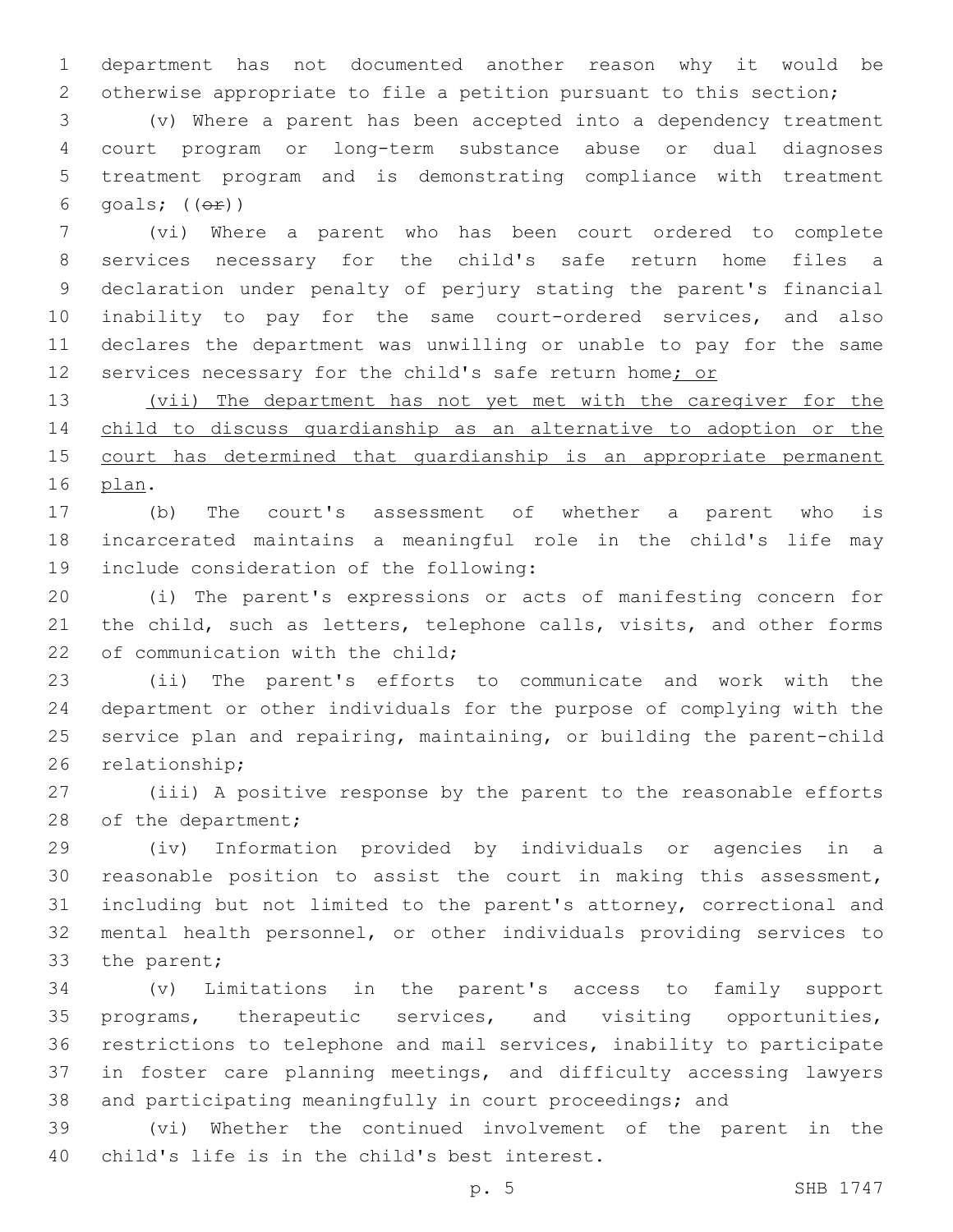(c) The constraints of a parent's current or prior incarceration and associated delays or barriers to accessing court-mandated services may be considered in rebuttal to a claim of aggravated circumstances under RCW 13.34.132(4)(h) for a parent's failure to 5 complete available treatment.

 (6)(a) If the permanency plan identifies independent living as a goal, the court at the permanency planning hearing shall make a finding that the provision of services to assist the child in making a transition from foster care to independent living will allow the child to manage his or her financial, personal, social, educational, and nonfinancial affairs prior to approving independent living as a permanency plan of care. The court will inquire whether the child has been provided information about extended foster care services.

 (b) The permanency plan shall also specifically identify the services, including extended foster care services, where appropriate, that will be provided to assist the child to make a successful transition from foster care to independent living.

 (c) The department shall not discharge a child to an independent living situation before the child is eighteen years of age unless the child becomes emancipated pursuant to chapter 13.64 RCW.

 (7) If the child has resided in the home of a foster parent or relative for more than six months prior to the permanency planning 23 hearing, the court shall:

 (a) Enter a finding regarding whether the foster parent or relative was informed of the hearing as required in RCW 74.13.280, 26 13.34.215(6), and 13.34.096; and

27 (b) ((If the department is recommending a placement other than 28 the child's current placement with a foster parent, relative, or 29 other suitable person, enter a finding as to the reasons for the recommendation for a change in placement.)) Instruct the department to discuss guardianship as a permanent option for the child with the child's parents and caregiver as an alternative to termination of parental rights and adoption. No child who is placed with a relative or other suitable person may be moved, unless, pursuant to the criteria established in RCW 13.34.130, the court finds that a change in circumstances necessitates a change in placement.

 (8) In all cases, at the permanency planning hearing, the court 38 shall:

 (a)(i) Order the permanency plan prepared by the department to be 40 implemented; or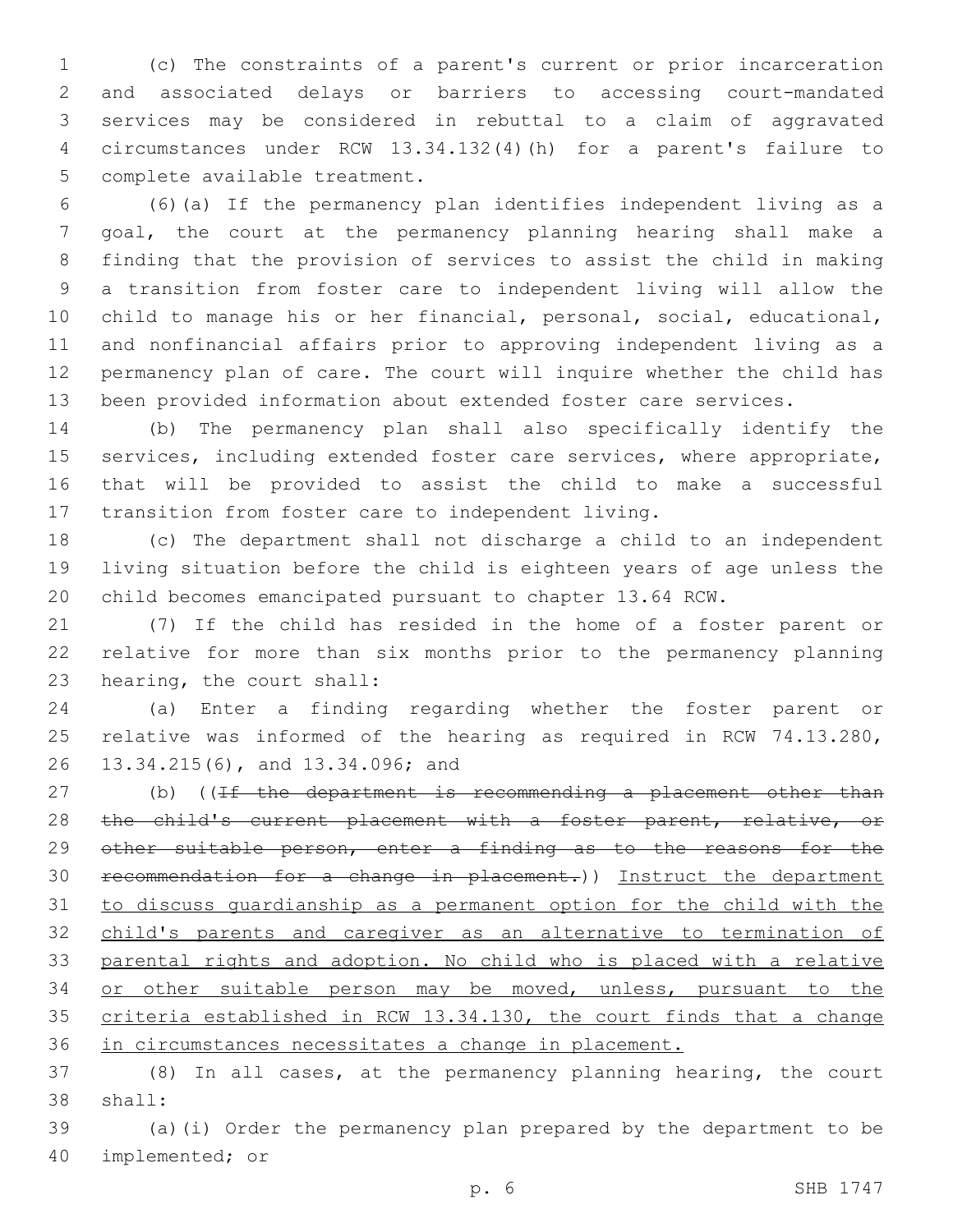(ii) Modify the permanency plan, and order implementation of the 2 modified plan; and

 (b)(i) Order the child returned home only if the court finds that a reason for removal as set forth in RCW 13.34.130 no longer exists; or5

 (ii) Order the child to remain in out-of-home care for a limited specified time period while efforts are made to implement the 8 permanency plan.

 (9) Following the first permanency planning hearing, the court shall hold a further permanency planning hearing in accordance with 11 this section at least once every ((twelve)) 12 months until a permanency planning goal is achieved or the dependency is dismissed, 13 whichever occurs first.

 (10) Prior to the second permanency planning hearing, the agency that has custody of the child shall consider whether to file a 16 petition for termination of parental rights.

 (11) If the court orders the child returned home, casework 18 supervision by the department shall continue for at least six months, at which time a review hearing shall be held pursuant to RCW 13.34.138, and the court shall determine the need for continued 21 intervention.

 (12) The juvenile court may hear a petition for permanent legal custody when: (a) The court has ordered implementation of a permanency plan that includes permanent legal custody; and (b) the party pursuing the permanent legal custody is the party identified in the permanency plan as the prospective legal custodian. During the pendency of such proceeding, the court shall conduct review hearings and further permanency planning hearings as provided in this chapter. At the conclusion of the legal guardianship or permanent legal custody proceeding, a juvenile court hearing shall be held for the purpose of determining whether dependency should be dismissed. If a 32 quardianship or permanent custody order has been entered, the 33 dependency shall be dismissed.

 (13) Continued juvenile court jurisdiction under this chapter shall not be a barrier to the entry of an order establishing a legal guardianship or permanent legal custody when the requirements of 37 subsection (12) of this section are met.

 (14) Nothing in this chapter may be construed to limit the ability of the agency that has custody of the child to file a petition for termination of parental rights or a guardianship

p. 7 SHB 1747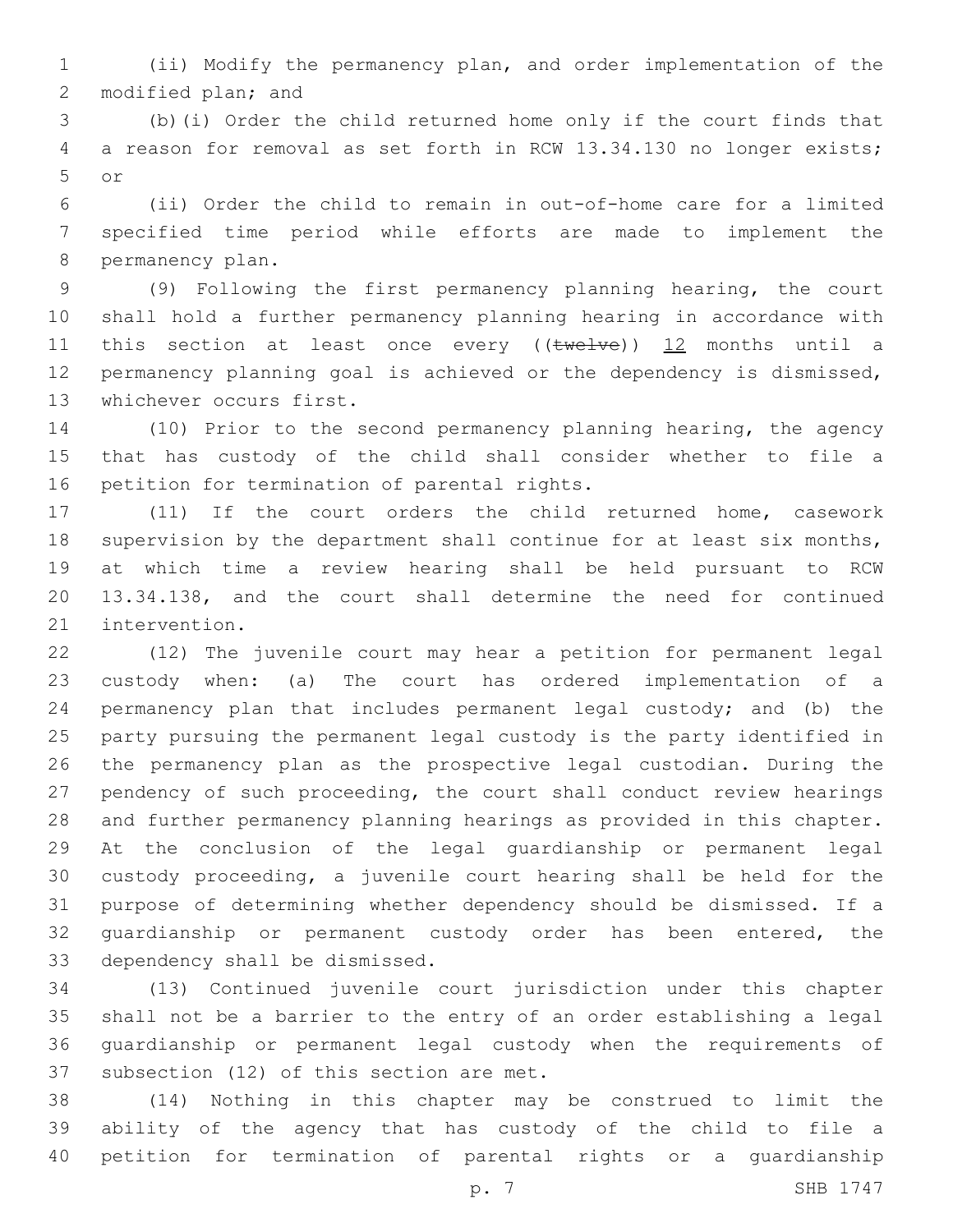petition at any time following the establishment of dependency. Upon the filing of such a petition, a fact-finding hearing shall be scheduled and held in accordance with this chapter unless the department requests dismissal of the petition prior to the hearing or unless the parties enter an agreed order terminating parental rights, establishing guardianship, or otherwise resolving the matter.

 (15) The approval of a permanency plan that does not contemplate return of the child to the parent does not relieve the department of its obligation to provide reasonable services, under this chapter, intended to effectuate the return of the child to the parent, including but not limited to, visitation rights. The court shall consider the child's relationships with siblings in accordance with 13 RCW 13.34.130.

 (16) Nothing in this chapter may be construed to limit the procedural due process rights of any party in a termination or 16 quardianship proceeding filed under this chapter.

 **Sec. 2.** RCW 13.34.180 and 2018 c 284 s 20 are each amended to 18 read as follows:

 (1) A petition seeking termination of a parent and child relationship may be filed in juvenile court by any party to the dependency proceedings concerning that child. Such petition shall conform to the requirements of RCW 13.34.040, shall be served upon the parties as provided in RCW 13.34.070(8), and shall allege all of the following unless subsection (3) or (4) of this section applies:

(a) That the child has been found to be a dependent child;

 (b) That the court has entered a dispositional order pursuant to 27 RCW 13.34.130;

 (c) That the child has been removed or will, at the time of the hearing, have been removed from the custody of the parent for a period of at least six months pursuant to a finding of dependency;

 (d) That the services ordered under RCW 13.34.136 have been expressly and understandably offered or provided and all necessary services, reasonably available, capable of correcting the parental deficiencies within the foreseeable future have been expressly and 35 understandably offered or provided;

 (e) That there is little likelihood that conditions will be remedied so that the child can be returned to the parent in the near future. A parent's failure to substantially improve parental 39 deficiencies within (( $t$ welve)) 12 months following entry of the

p. 8 SHB 1747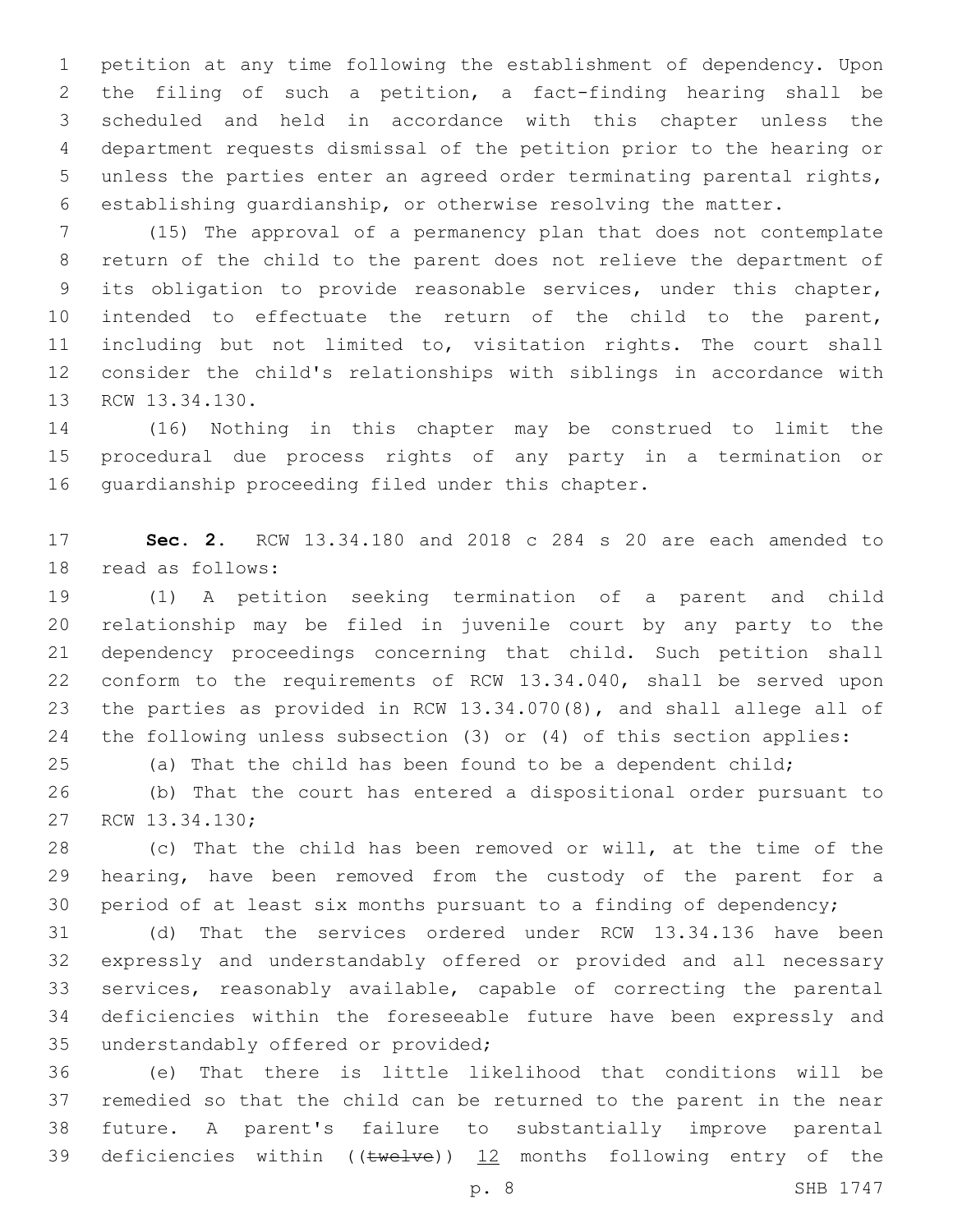dispositional order shall give rise to a rebuttable presumption that there is little likelihood that conditions will be remedied so that the child can be returned to the parent in the near future. The presumption shall not arise unless the petitioner makes a showing that all necessary services reasonably capable of correcting the parental deficiencies within the foreseeable future have been clearly offered or provided. In determining whether the conditions will be remedied the court may consider, but is not limited to, the following 9 factors:

 (i) Use of intoxicating or controlled substances so as to render the parent incapable of providing proper care for the child for extended periods of time or for periods of time that present a risk of imminent harm to the child, and documented unwillingness of the parent to receive and complete treatment or documented multiple 15 failed treatment attempts;

 (ii) Psychological incapacity or mental deficiency of the parent that is so severe and chronic as to render the parent incapable of providing proper care for the child for extended periods of time or for periods of time that present a risk of imminent harm to the child, and documented unwillingness of the parent to receive and complete treatment or documentation that there is no treatment that can render the parent capable of providing proper care for the child 23 in the near future; or

 (iii) Failure of the parent to have contact with the child for an extended period of time after the filing of the dependency petition if the parent was provided an opportunity to have a relationship with the child by the department or the court and received documented notice of the potential consequences of this failure, except that the actual inability of a parent to have visitation with the child including, but not limited to, mitigating circumstances such as a parent's current or prior incarceration or service in the military does not in and of itself constitute failure to have contact with the 33 child; and

 (f) That continuation of the parent and child relationship clearly diminishes the child's prospects for early integration into a 36 stable and permanent home. In making this determination, the court must consider the efforts taken by the department to support a guardianship and whether a guardianship is available as a permanent 39 option for the child. If the parent is incarcerated, the court shall consider whether a parent maintains a meaningful role in his or her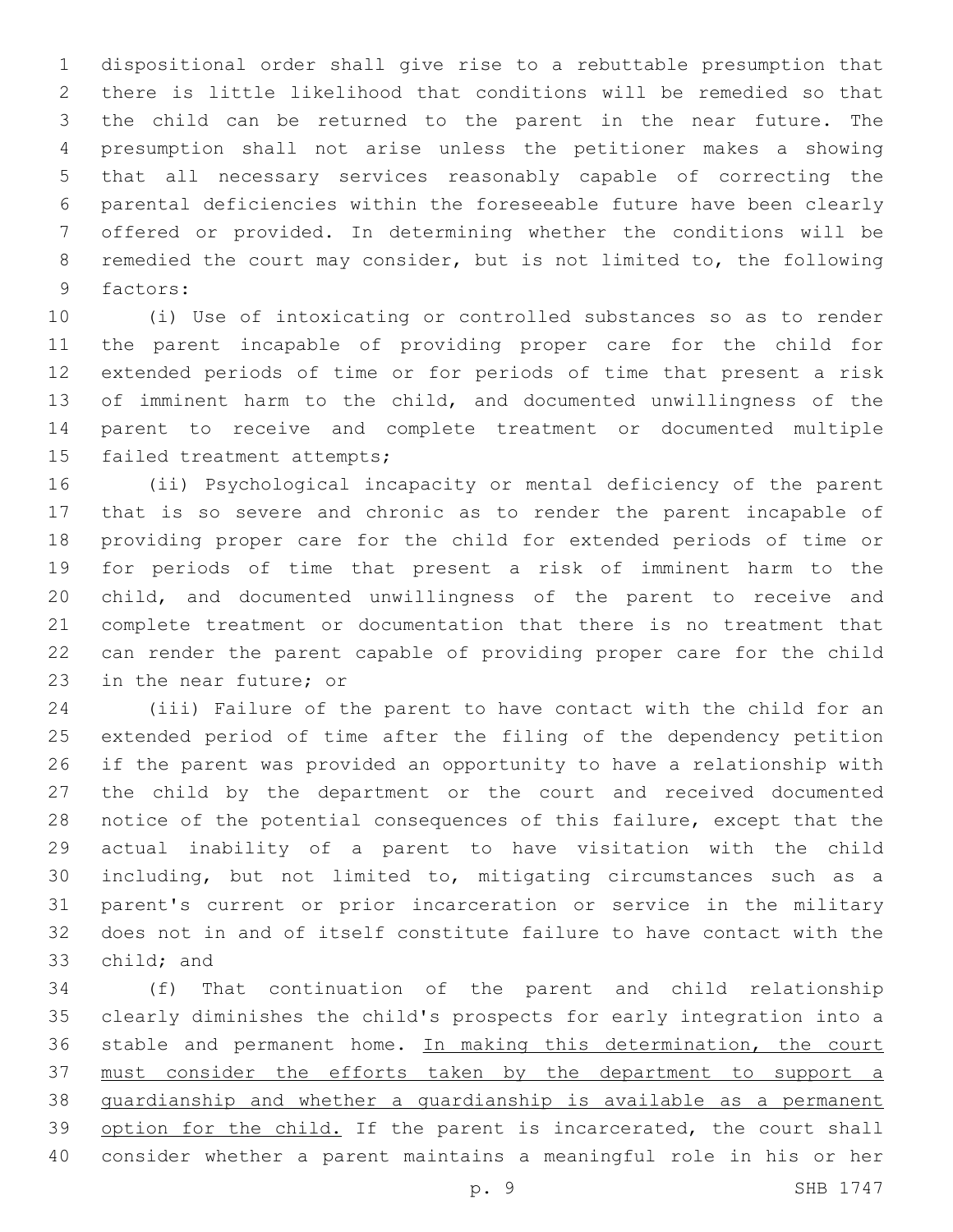child's life based on factors identified in RCW 13.34.145(5)(b); whether the department made reasonable efforts as defined in this chapter; and whether particular barriers existed as described in RCW 13.34.145(5)(b) including, but not limited to, delays or barriers experienced in keeping the agency apprised of his or her location and in accessing visitation or other meaningful contact with the child.

 (2) As evidence of rebuttal to any presumption established pursuant to subsection (1)(e) of this section, the court may consider the particular constraints of a parent's current or prior incarceration. Such evidence may include, but is not limited to, delays or barriers a parent may experience in keeping the agency apprised of his or her location and in accessing visitation or other 13 meaningful contact with the child.

 (3) In lieu of the allegations in subsection (1) of this section, the petition may allege that the child was found under such circumstances that the whereabouts of the child's parent are unknown and no person has acknowledged paternity or maternity and requested custody of the child within two months after the child was found.

 (4) In lieu of the allegations in subsection (1)(b) through (f) of this section, the petition may allege that the parent has been 21 convicted of:

 (a) Murder in the first degree, murder in the second degree, or homicide by abuse as defined in chapter 9A.32 RCW against another 24 child of the parent;

 (b) Manslaughter in the first degree or manslaughter in the second degree, as defined in chapter 9A.32 RCW against another child 27 of the parent;

 (c) Attempting, conspiring, or soliciting another to commit one or more of the crimes listed in (a) or (b) of this subsection; or

 (d) Assault in the first or second degree, as defined in chapter 9A.36 RCW, against the surviving child or another child of the 32 parent.

 (5) When a parent has been sentenced to a long-term incarceration and has maintained a meaningful role in the child's life considering the factors provided in RCW 13.34.145(5)(b), and it is in the best interest of the child, the department should consider a permanent placement that allows the parent to maintain a relationship with his or her child, such as, but not limited to, a guardianship pursuant to 39 chapter 13.36 RCW.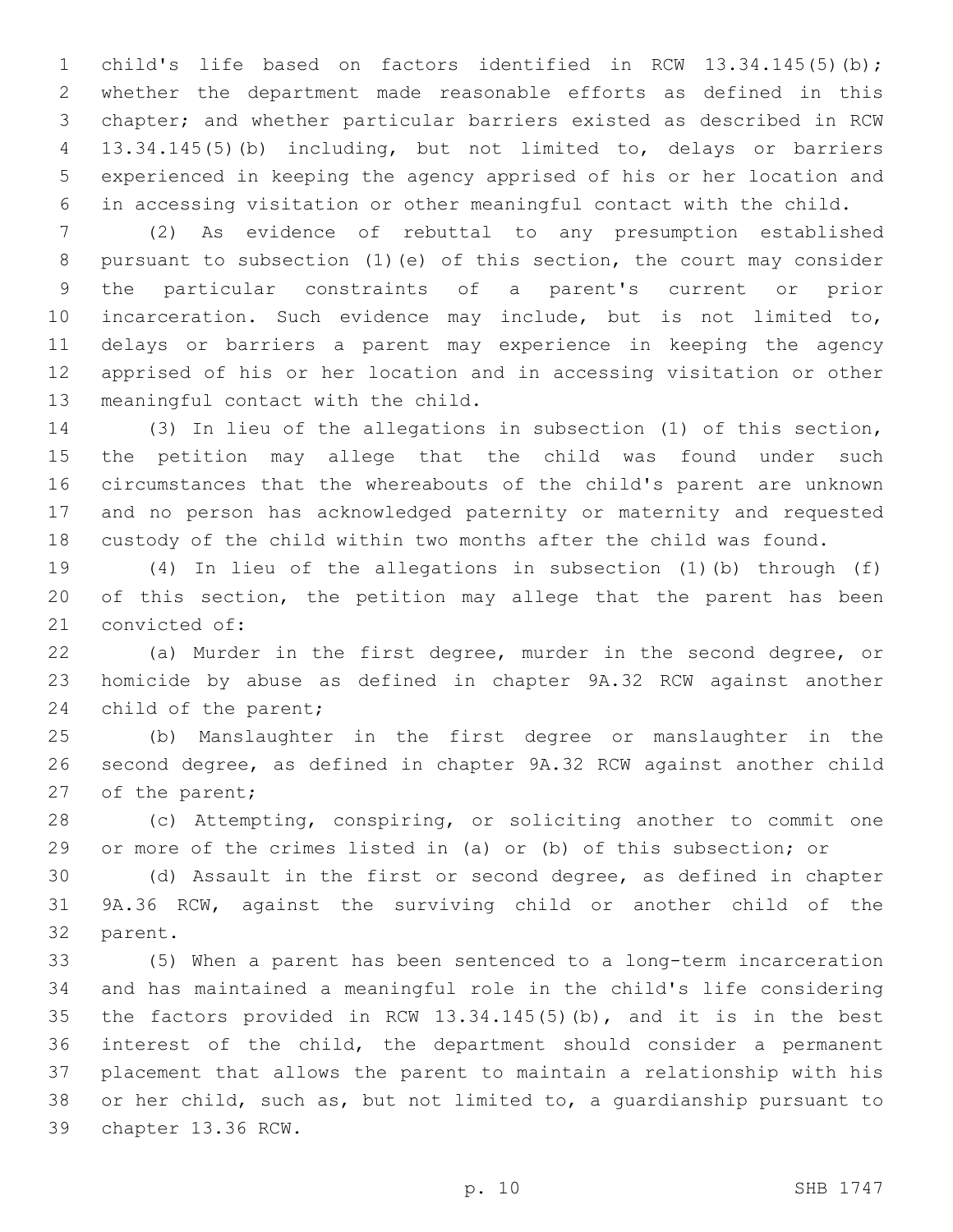(6) Notice of rights shall be served upon the parent, guardian, or legal custodian with the petition and shall be in substantially 3 the following form:

## "NOTICE4

 A petition for termination of parental rights has been filed against you. You have important legal rights and you must take steps to protect your interests. This petition could result in permanent loss of your parental rights.

 1. You have the right to a fact-finding hearing before a 10 judge.

 2. You have the right to have a lawyer represent you at 12 the hearing. A lawyer can look at the files in your case, talk to the department of children, youth, and families or other agencies, tell you about the law, help you understand your rights, and help you at hearings. If you cannot afford a lawyer, the court will appoint one to represent you. To get a court-appointed lawyer you must contact: (explain local 18 procedure) .

 3. At the hearing, you have the right to speak on your own behalf, to introduce evidence, to examine witnesses, and to receive a decision based solely on the evidence presented 22 to the judge.

23 You should be present at this hearing.

24 You may call \_\_\_\_(insert agency) \_\_\_\_\_ for more information about your child. The agency's name and telephone number are (insert name and telephone number) ."26

 **Sec. 3.** RCW 13.34.210 and 2020 c 312 s 120 are each amended to read as follows:28

 If, upon entering an order terminating the parental rights of a parent, there remains no parent having parental rights, the court shall commit the child to the custody of the department willing to accept custody for the purpose of placing the child for adoption. If an adoptive home has not been identified, the department shall place the child in a licensed foster home, or take other suitable measures 35 for the care and welfare of the child. The placement standards provided in RCW 13.34.130 continue to apply throughout the life of 37 the case, except that the court need not consider whether reunification with the parent will be hindered when evaluating